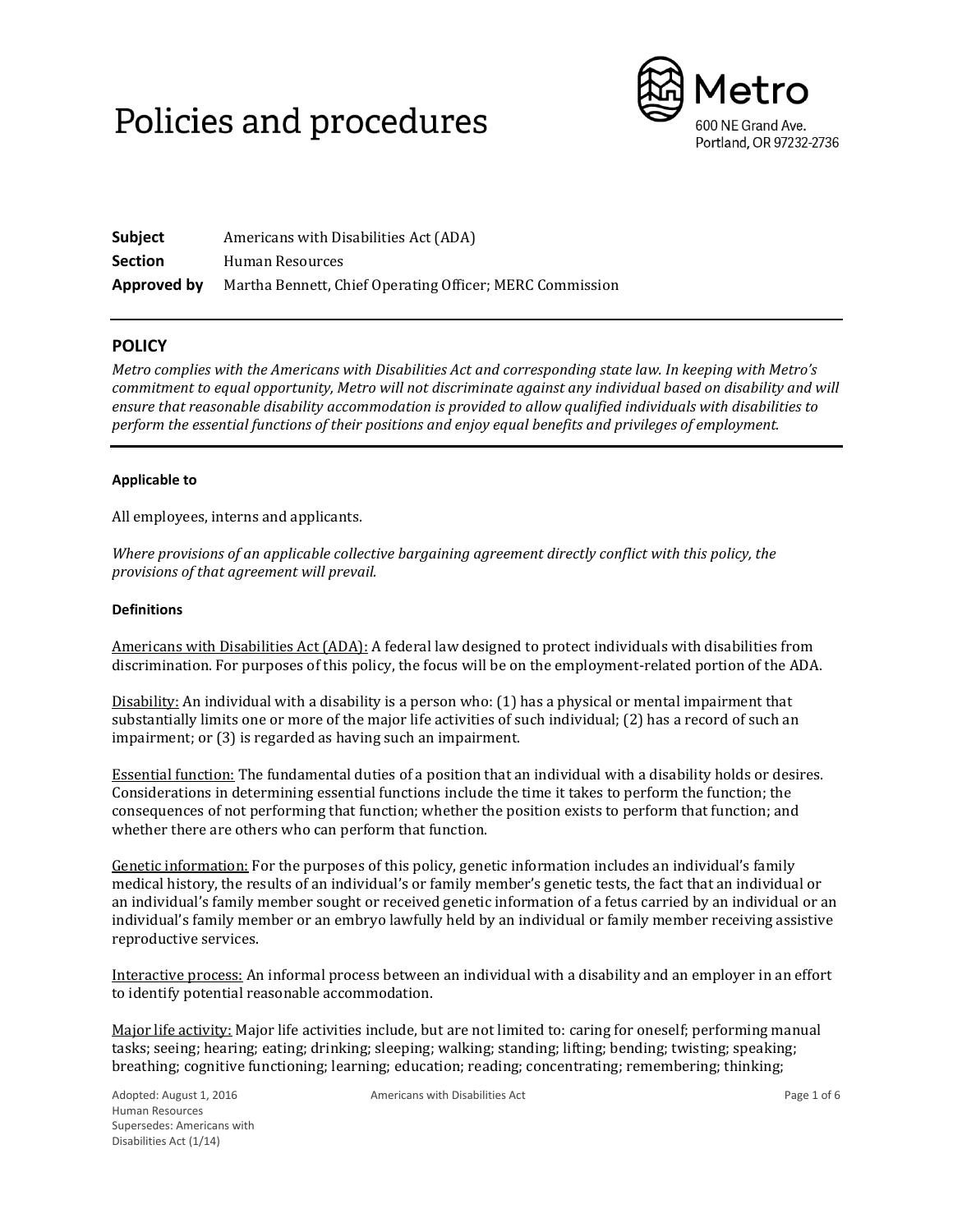communicating; operation of a major bodily function, including but not limited to functions of the immune system, normal cell growth, and digestive, bowel, bladder, neurological, brain, respiratory, circulatory, endocrine and reproductive functions; working. To be substantially limited in the major life activity of working, an individual must be significantly restricted in the ability to perform a class of jobs or a broad range of jobs in various classes as compared to the ability of an average person with comparable skill, experience, education or other job-related requirements needed to perform those same positions.

Qualified individual: An individual who is able to perform the essential functions of his or her position with or without reasonable accommodation.

Reasonable accommodation: Any modification or adjustment to a position or the work environment that will enable a qualified individual with a disability to participate in the application process or perform essential job functions. Reasonable accommodation also includes adjustments to provide a covered individual the same employment rights and privileges enjoyed by those without disabilities.

Substantially limits: Restricts one or more of an individual's major life activities as compared to most people in the general population. This analysis is made without regard to whether the individual can reduce the effects of the impairment through the use of mitigating measures, with the exception of ordinary eyeglasses and contact lenses.

Undue hardship: A significant difficulty or expense.

# **Guidelines**

- 1. Metro will not discriminate against any employee, intern or applicant because the individual has a disability or a record of disability; is regarded as having a disability; is associated with a person with a disability; or has inquired about, received, or requested reasonable accommodation.
- 2. Metro will provide reasonable accommodation to employees, interns and applicants with disabilities unless to do so would result in an undue hardship. When an otherwise qualified employee or intern has a disability, Metro will engage in an interactive process to determine whether he or she can perform the essential functions of his or her position with reasonable accommodation.
- 3. In accordance with the Genetic Information Non-Discrimination Act of 2008, no genetic information, including family medical history, will be requested or considered as part of the accommodation process.

# **Procedures**

# **Applicants for employment or promotion**

- 1. Reasonable accommodation will be provided to individuals with disabilities applying for employment, internships or promotional opportunities, if necessary to complete the application process.
	- a. If a physical capacities test is necessary before beginning regularly scheduled work, the test will be required only after a conditional offer of employment has been made, consistent with the requirements of the ADA.
	- b. If the results of a physical capacities test indicate that an employee is unable to perform essential functions of the position, Metro will initiate an interactive process with the employee to determine whether disability accommodation is appropriate.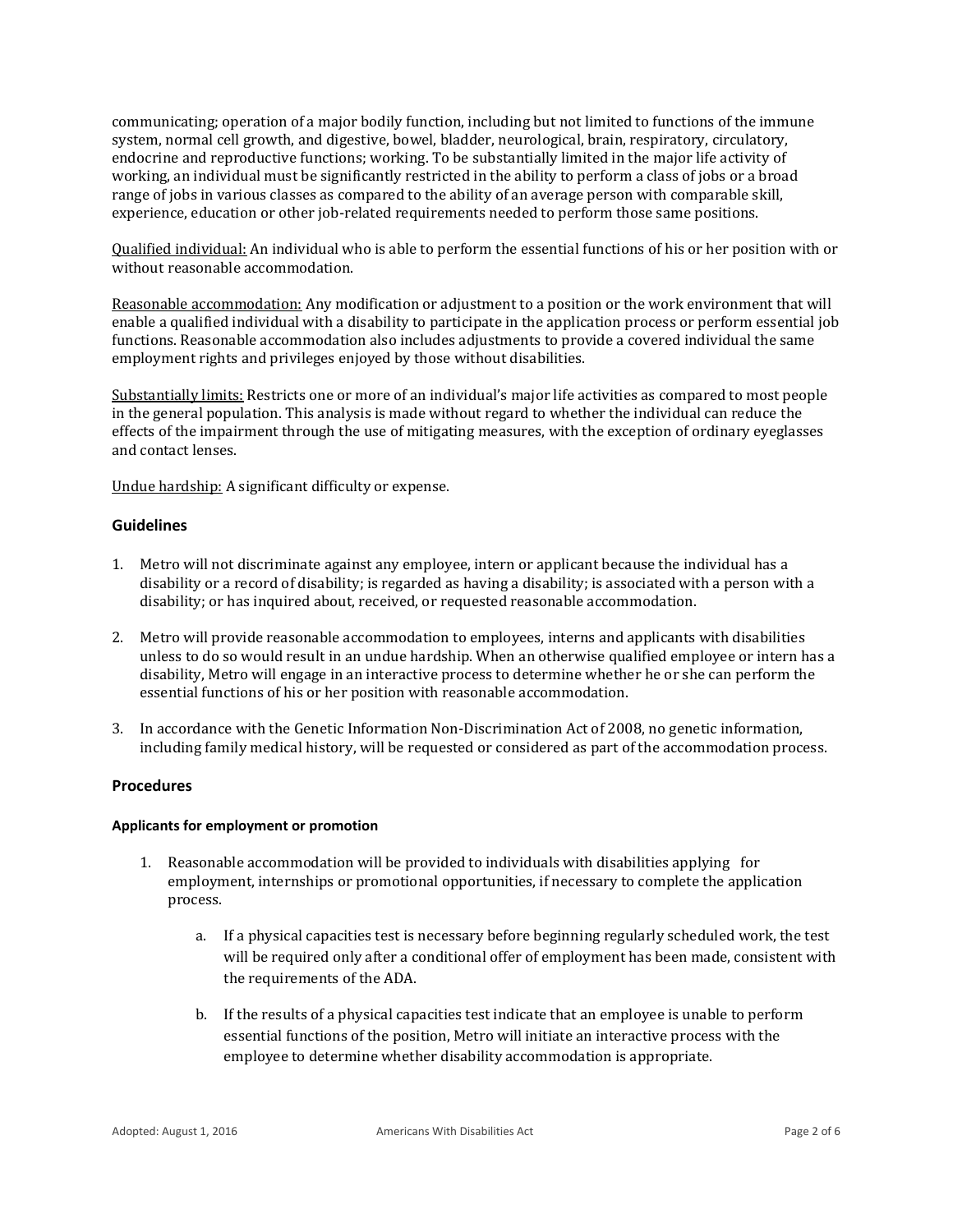c. Applicants with disabilities are required to make a request for reasonable accommodation to their recruiter and the recruiter is responsible for ensuring that a complete Request for Reasonable Accommodation Form is on file.

#### **Current employees and interns**

- 1. An individual with a disability may request an accommodation if needed to perform the essential functions of his or her position.
	- a. The individual should initiate the request by contacting his or her supervisor or the Human Resources Total Compensation Manager.
	- b. Upon receipt of a request for accommodation, the supervisor shall immediately notify the Total Compensation Manager.
	- c. The individual is required to complete the Request for Reasonable Accommodation Form and submit it to the Total Compensation Manager within 14 calendar days.
	- d. The Total Compensation Manager is responsible for providing an overview of the ADA accommodation process to the individual initiating the request utilizing the following documents: Guide to Interactive Process for Reasonable Accommodation and Checklist for Reasonable Accommodation Requests.
- 2. Upon receipt of a completed Request for Reasonable Accommodation Form, the Total Compensation Manager is responsible for determining whether the individual has a disability. The Total Compensation Manager can request that the individual provide documentation to support what the impairment is and how the impairment substantially limits a major life activity unless the impairment is obvious or substantiating documents are already on file or due to other applicable reasons.
	- a. If documentation is required to support what the impairment is and how the impairment substantially limits a major life activity, the Total Compensation Manager will write a letter outlining the duties of the position to the employee's or intern's health care provider and will request a signed medical release from the employee or intern. The release will authorize the health care provider to provide a medical opinion and relevant medical information as to whether the individual can perform the full scope of the essential duties of the position and what, if any, accommodation(s) is(are) recommended.
	- b. If documentation is required to support what the impairment is and how the impairment substantially limits a major life activity, the Total Compensation Manager will review the health care provider's responses. If the documentation is insufficient to establish the existence of a disability and the need for accommodation, the Total Compensation Manager will explain why the documentation is insufficient and allow an opportunity to provide the missing information.
		- i. With the employee's or intern's written consent, the Total Compensation Manager may request follow-up information directly from the employee's health care provider.
		- ii. If necessary to confirm or clarify the need for accommodation, Metro may require the employee or intern to go to a second health care provider chosen by Metro for an independent medical opinion at Metro's expense.
	- c. Metro will reimburse the employee or intern for out-of-pocket costs for providing medical documentation required under this policy in accordance with applicable law.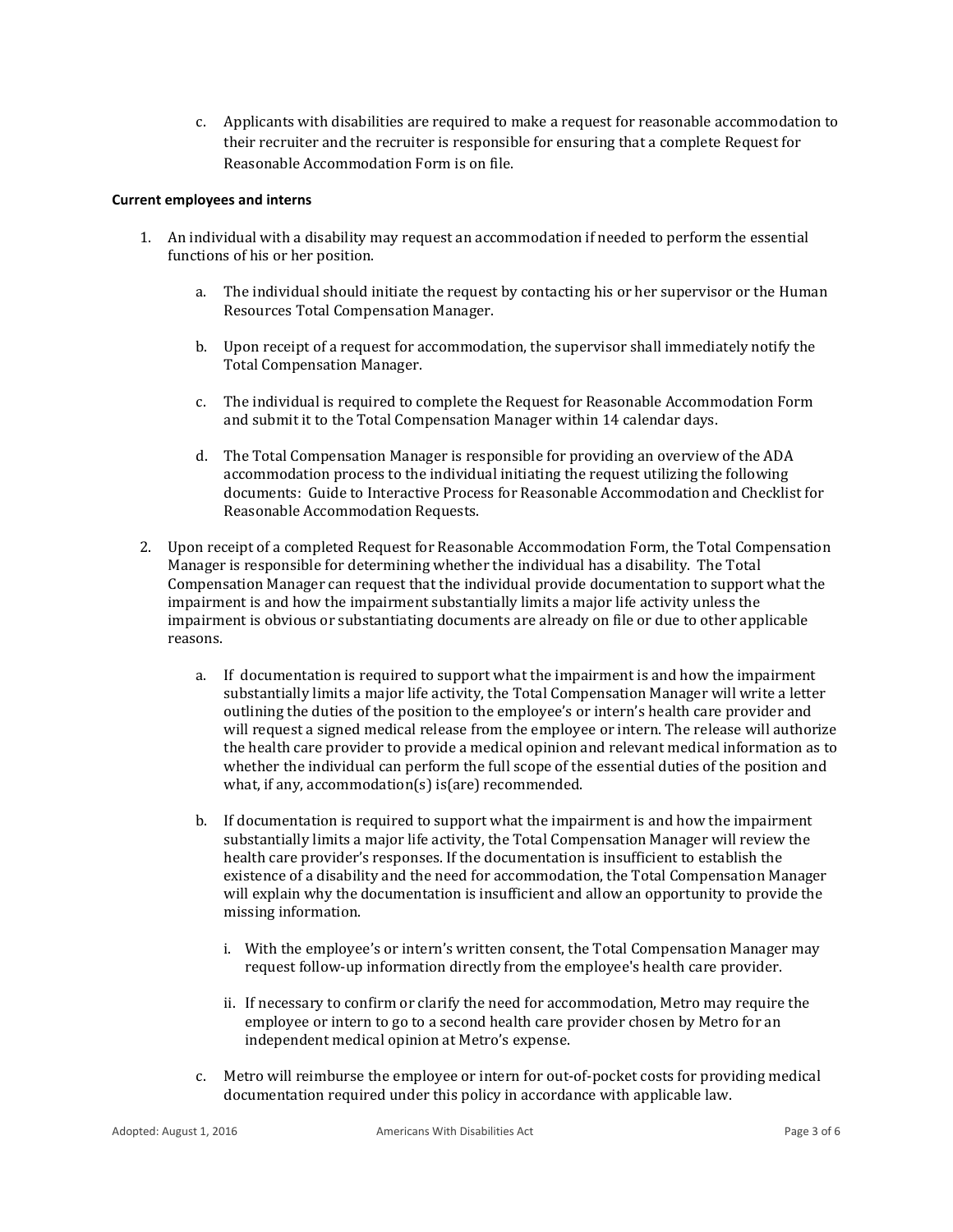- 3. The employee or intern will be asked to meet with the Total Compensation Manager and/or the employee's or intern's supervisor to engage in an interactive process to discuss the disability in relation to the essential functions of the position and to identify reasonable adjustments or changes that may allow the individual to perform these essential functions.
	- a. Prior to the meeting, Human Resources will inform the individual that they may have a union representative, family member, or other appropriate person present during interactive process meetings.
	- b. An employee or intern may choose to decline participation in the interactive process at this point or at any other time. This decision will suspend Metro's further assessment of potential disability accommodations until the employee or intern re-initiates a request. Human Resources will twice seek to initiate such a dialogue before closing the matter due to nonparticipation. A closure of this nature will not prevent the employee from initiating the ADA process at a later date for the same or different medical reasons.
- 4. The Total Compensation Manager, the employee or intern, and the supervisor will meet to discuss the accommodation the employee/intern is requesting and, if appropriate, other potential accommodations that may allow the employee or intern to perform the essential functions of the employee's or intern's position. Human Resources and the employee's supervisor will jointly determine if a reasonable accommodation is available, and if so, they will arrange for timely implementation.
- 5. If a reasonable accommodation cannot be made so that an employee may continue to successfully perform in the employee's or intern's current position, the Recruitment Manager will conduct a thorough review of available and suitable positions to determine if there is an available, suitable position for which the employee may be eligible.
- 6. If the suggested accommodations will create an undue hardship to Metro's operations as defined by the ADA, the Total Compensation Manager will meet with the employee to determine if any other benefit options, including a review of available and suitable positions, may be appropriate. If no other options are found, Human Resources will meet with the Department Director and Office of Metro Attorney to determine if a termination is necessary due to inability to perform the job.
- 7. An employee who has a disability that may cause performance or conduct problems is encouraged to seek reasonable accommodation before problems arise.
- 8. Consistent with the ADA, Metro will not accommodate or extend job protections based on current use of illegal drugs or being under the influence of alcohol at the workplace.
- 9. Metro will provide reasonable accommodation to help employees meet performance and conduct standards; however, Metro is not required to waive or lower performance or conduct standards that are job-related and consistent with business necessity or to rescind discipline or an evaluation warranted by poor performance if the employee has not requested accommodation.
- 10. At the conclusion of the interactive process, the Total Compensation Manager is responsible for completing the Resolution of Request for Reasonable Accommodation Form. The Office of Metro Attorney must be consulted before denying an accommodation request.
- 11. Information obtained regarding an individual's medical condition or history will be kept in separate medical files and treated as confidential, except as follows:
	- a. Supervisors and managers may be informed regarding necessary restrictions on the individual's duties and necessary accommodations.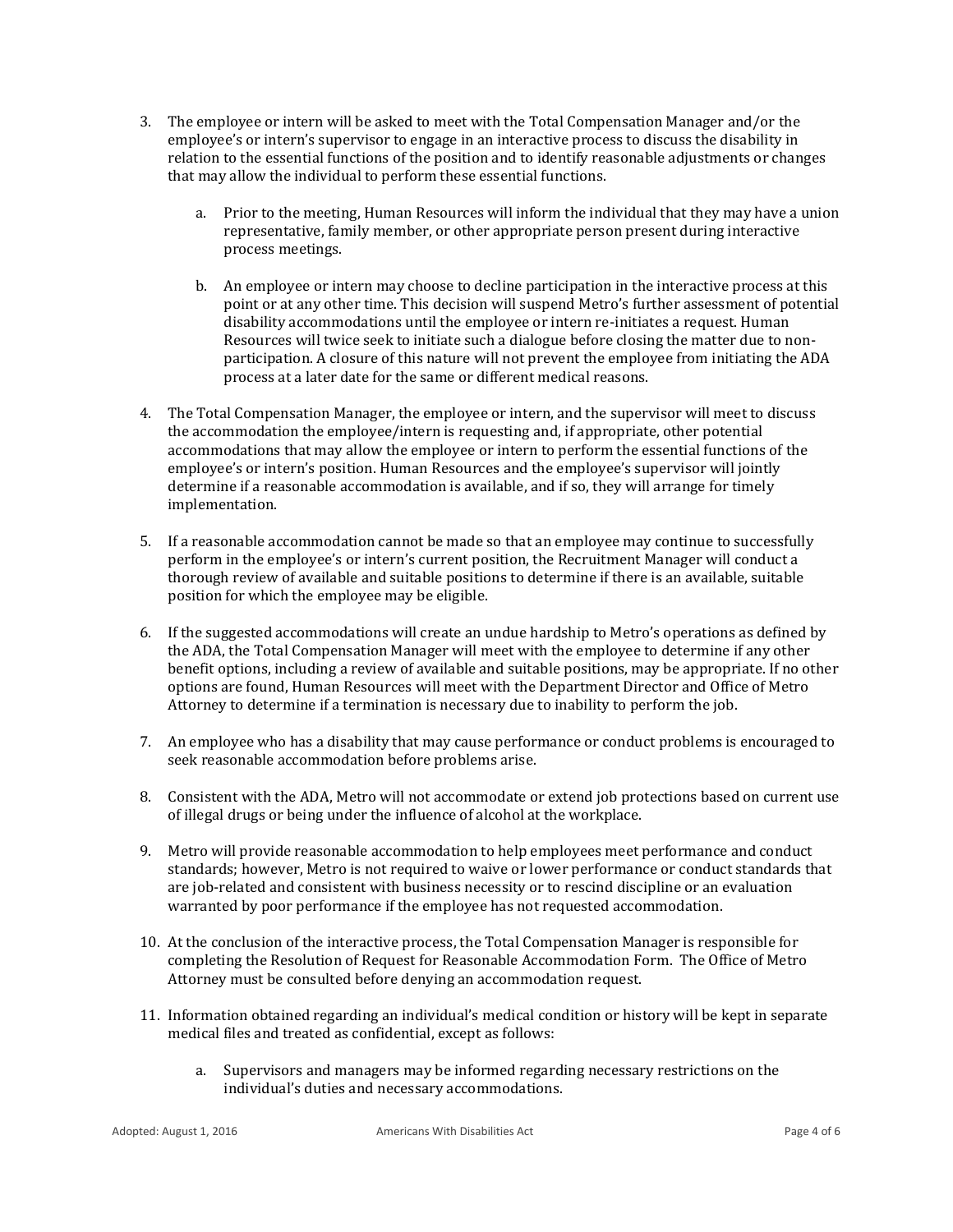- b. First aid and safety personnel may be informed, when appropriate, if the disability might require emergency treatment.
- c. Officers and employees of the Equal Employment Opportunity Commission and the Bureau of Labor and Industries investigating compliance will be provided relevant information upon request.
- 12. Anyone with concerns about the ADA process, including the outcome of the interactive process, may contact the Director of Human Resources or Office of Metro Attorney to discuss the matter.
- 13. Anyone who experiences or observes discrimination, harassment, or retaliation related to disability should report the offending conduct using the procedures specified in Metro's Discrimination and Harassment Policy.

#### **Responsibilities**

#### Employee/Intern:

- Notify the supervisor or Total Compensation Manager that an accommodation is being requested.
- Meet with the Total Compensation Manger to begin the ADA interactive process and follow up as requested.
- Provide a medical release for Metro to obtain relevant medical information if applicable.
- Report any discrimination, harassment, or retaliation related to disability using the procedures specified in Metro's Discrimination and Harassment Policy.

#### Supervisor:

- Timely respond to all ADA requests by notifying Human Resources.
- Participate in a discussion with the employee or intern and Human Resources regarding reasonable accommodation.
- Coordinate with Human Resources and the employee or intern to implement any necessary accommodations.
- Refer any reports or observations of discrimination, harassment, or retaliation related to disability to Human Resources.
- Maintain the confidentiality of medical information.

#### Total Compensation Manager:

- Provide the employee or intern with the appropriate forms and procedures.
- Obtain necessary medical information from the applicable health care professional(s) if necessary in order to verify the need for accommodation and identify potential solutions.
- Ensure that genetic information is not requested or considered during the accommodation process.
- Work with the employee or intern and the supervisor to determine if reasonable accommodation(s) can be made.
- Consult with Office of Metro Attorney prior to denying an employee's accommodation request.
- Coordinate implementation of any necessary accommodations.
- Ensure completion of process documents including the Checklist for Reasonable Accommodation Requests, Guide to Interactive Process for Reasonable Accommodation, and Resolution of Request for Reasonable Accommodation Form.
- Maintain medical information in a confidential file separate from the personnel file.